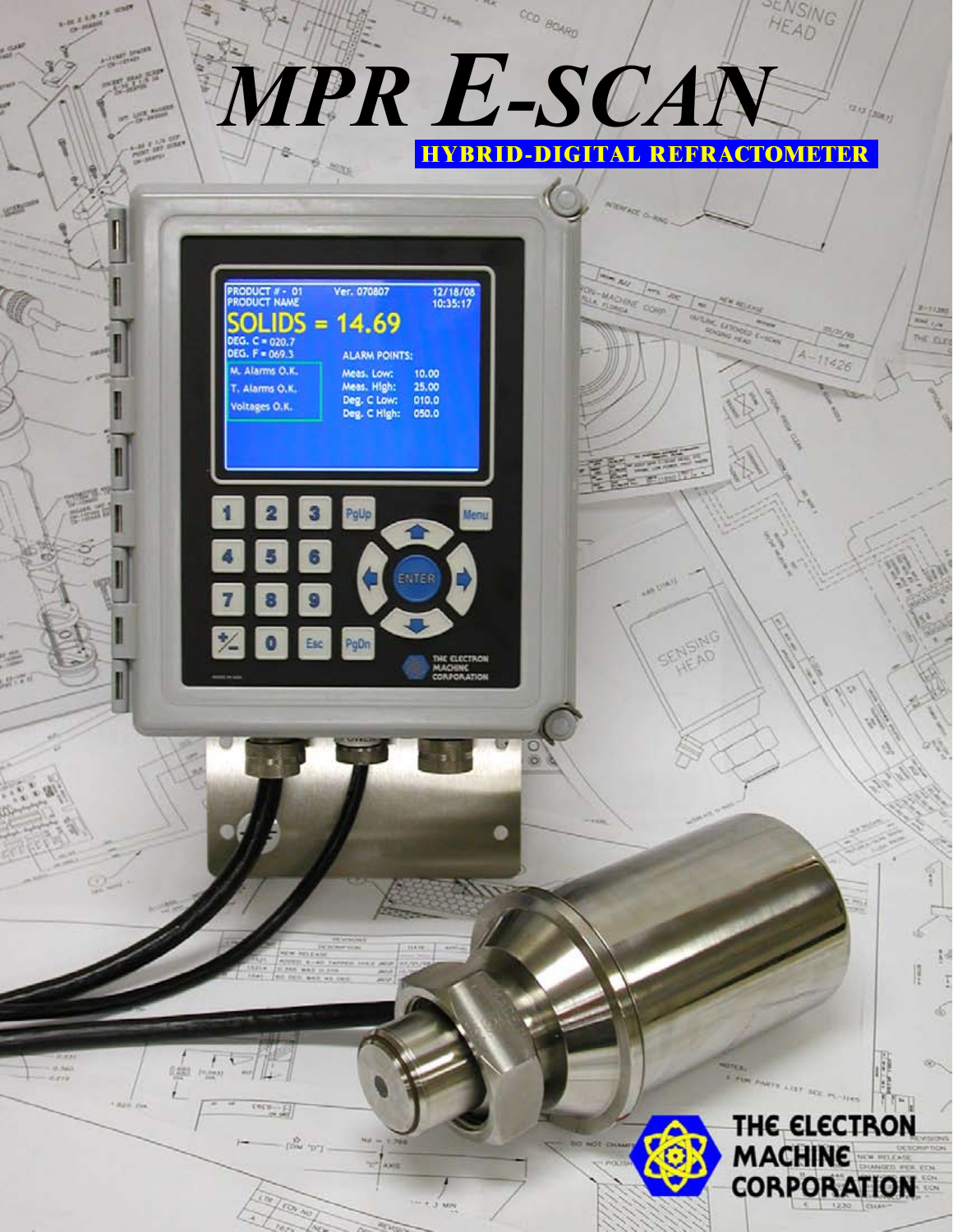



# **HYBRID-DIGITAL REFRACTOMETER**

# *<i><u>D</u> INTRODUCTION*

The Electron Machine Corporation has been designing and manufacturing in-line process refractometers since the early 1960s. Our focus is providing simple, rugged, and reliable instruments that provide value over time with accurate measurement, minimal maintenance, and long service life.

The MPR E-Scan is a hybrid-digital critical angle refractometer. It is used to measure the refractive index of process fluids and may be used as an error indicator or an integral part of a complete process control system.

The MPR E-Scan is calibrated and temperature compensated to your process specifications. It is ready for installation and immediate use when received. Calibration procedures are available to change system parameters and allow the refractometer to measure different process fluids.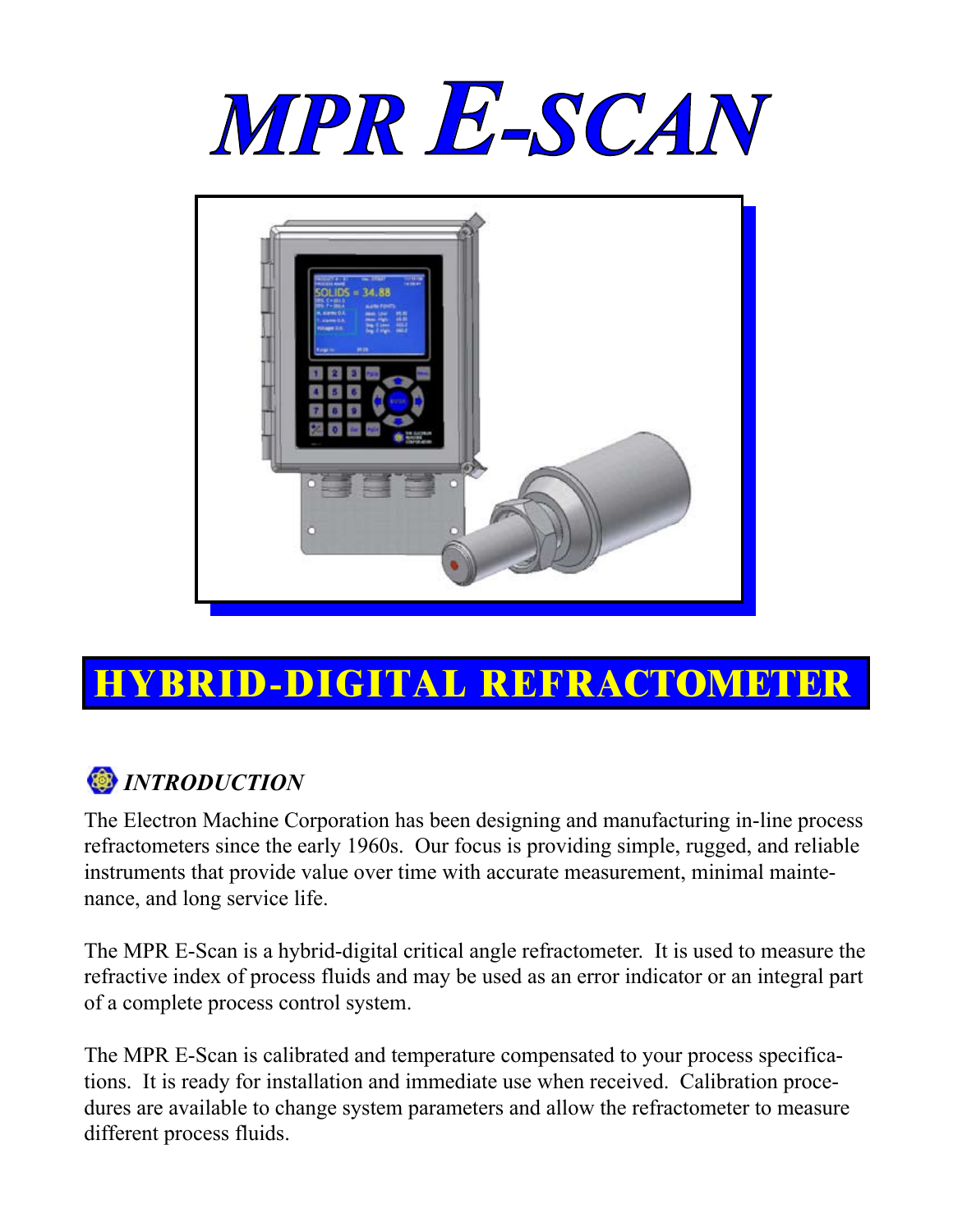### *B HOW IT WORKS: HYBRID-DIGITAL MEASUREMENT*



Energy radiated from the LED passes through the prism surface to be reflected off a mirror to the prism-to-process interface. The light reaching this interface intersects the same interface over a series of angles specifically chosen to include the critical angle (Ic) for the process being measured. Light intersecting the interface at an angle greater than critical angle is refracted into the solution. Light intersecting the interface at less than critical angle is reflected up out of the prism up to the digital CCD linear array to be scanned.

The resolution of each sensing head is maximized by selecting the angle of the prism for the measurement and temperature range of the process.



The MPR E-Scan refractometer utilizes a hybrid-digital measurement principle. The CCD (charged coupled device) in the sensing head digitally measures the refractive index of the process. Any change in critical angle changes the ratio of light to dark periods. The digital measurement is temperature compensated and converted to a variable voltage by rugged electronic devices in the sensing head. This allows the relatively sensitive micro-processor driven devices to be located in the electronics console where more protection from the process can be provided. The signal is then further enhanced and displayed as a reading in refractive index, Brix, solids, percent, or other measurement unit. This combination of state-of-the-art micro-processors combined with tried-and-true analog components provides a high-level of accuracy along with the rugged dependability required for years of use when installed in harsh industrial environments.

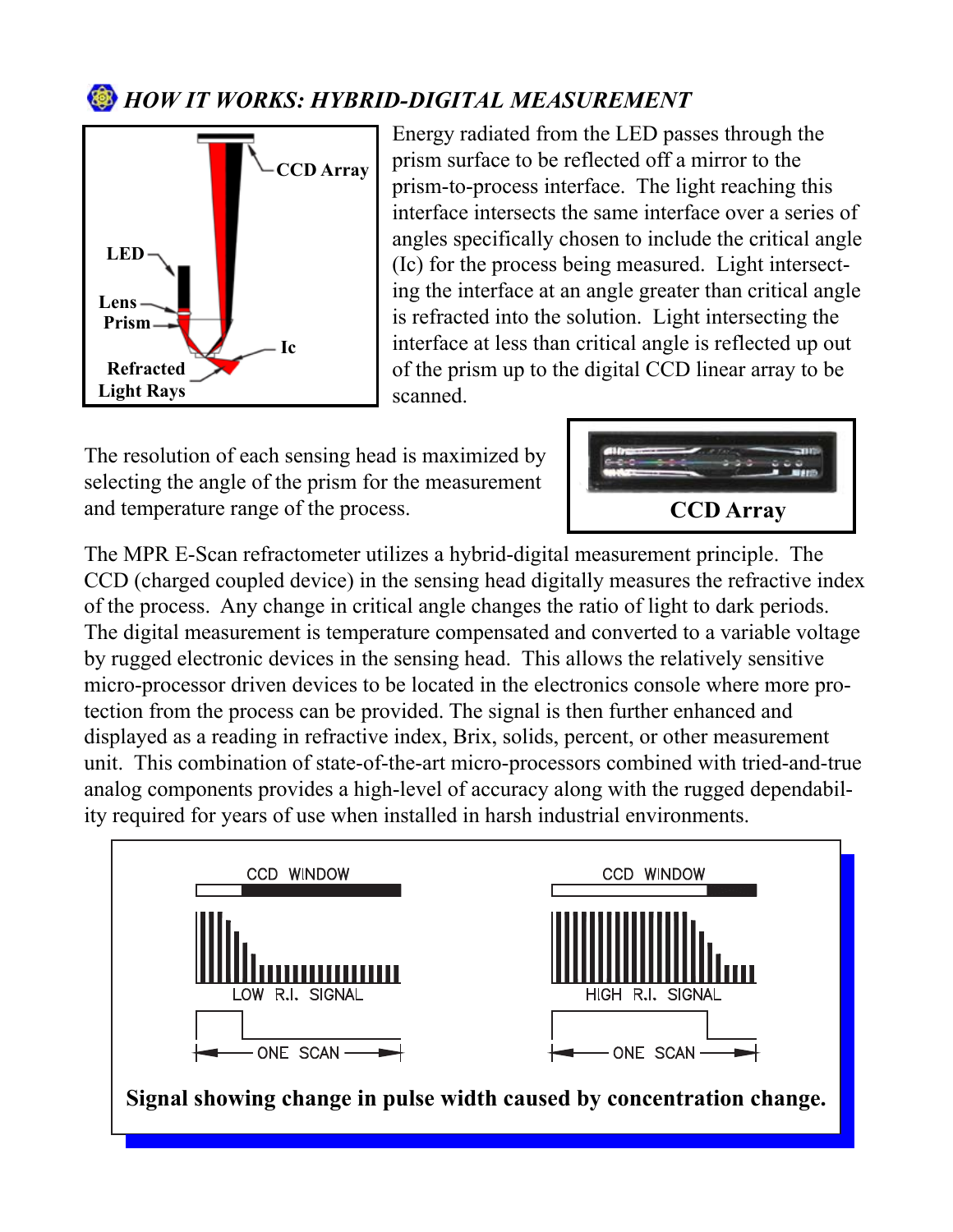# *E-SCAN CONSOLE*

The console is constructed of molded fiberglass polyester for maximum protection in harsh environments. It is rated NEMA 4X and can be installed outdoors without any additional protection. The front panel consists of a high-resolution, daylight readable, color TFT-LCD display and a 20-button touch pad. This forms the user interface and allows easy navigation through the various menu options. The entire door assembly can be removed and replaced easily to minimize down-time in the event of a failure or to allow upgrading the electronics in the future.

# *STANDARD E-SCAN FEATURES*

- · Color TFT-LCD display with LED backlight and 640x480 pixels
- · Menu-driven software with diagnostics
- · Factory calibrated and delivered ready for installation
- · Sensing head configured and manufactured for your specific application for maximum resolution
- · Multi-range capability
- · NEMA 4X fiberglass electronics console
- · NEMA 4X all stainless steel sensing head with sapphire prism
- $\cdot$  (2) Input & (6) Output relays configurable for controlling alarms and cleaning solenoids
- · 4-20mA (non-isolated) and RS-232 outputs

# *SENSING HEAD OPTIONS*

- · Standard or Extended Probes
- · Intrinsically Safe
- · Severe Duty for installations with extreme vibration
- · Various alloys and elastomers for wetted parts (316 & 2205 S/S std.)
- · S/S NEMA 4X cable connector



# *OPTIONAL E-SCAN FEATURES*

- · Flush panel mounting of console
- · Vortex cooled electronics console
- · Measurement & Temperature PID Control
- · Multi-range calibration as requested
- · Dual sensing head capability
- · Intrinsically safe sensing head
- · Air-purging of console and sensing head (Type X and Y/Z)

# *OPTIONAL OUTPUTS*

- · Printer Output
- · Remote Display
- $\cdot$  RS-422/485
- · HART® Protocol Interface
- · Isolated 4-20mA for Measurement
- · Isolated 4-20mA for Temperature
- · Isolated or non-isolated 4-20mA for control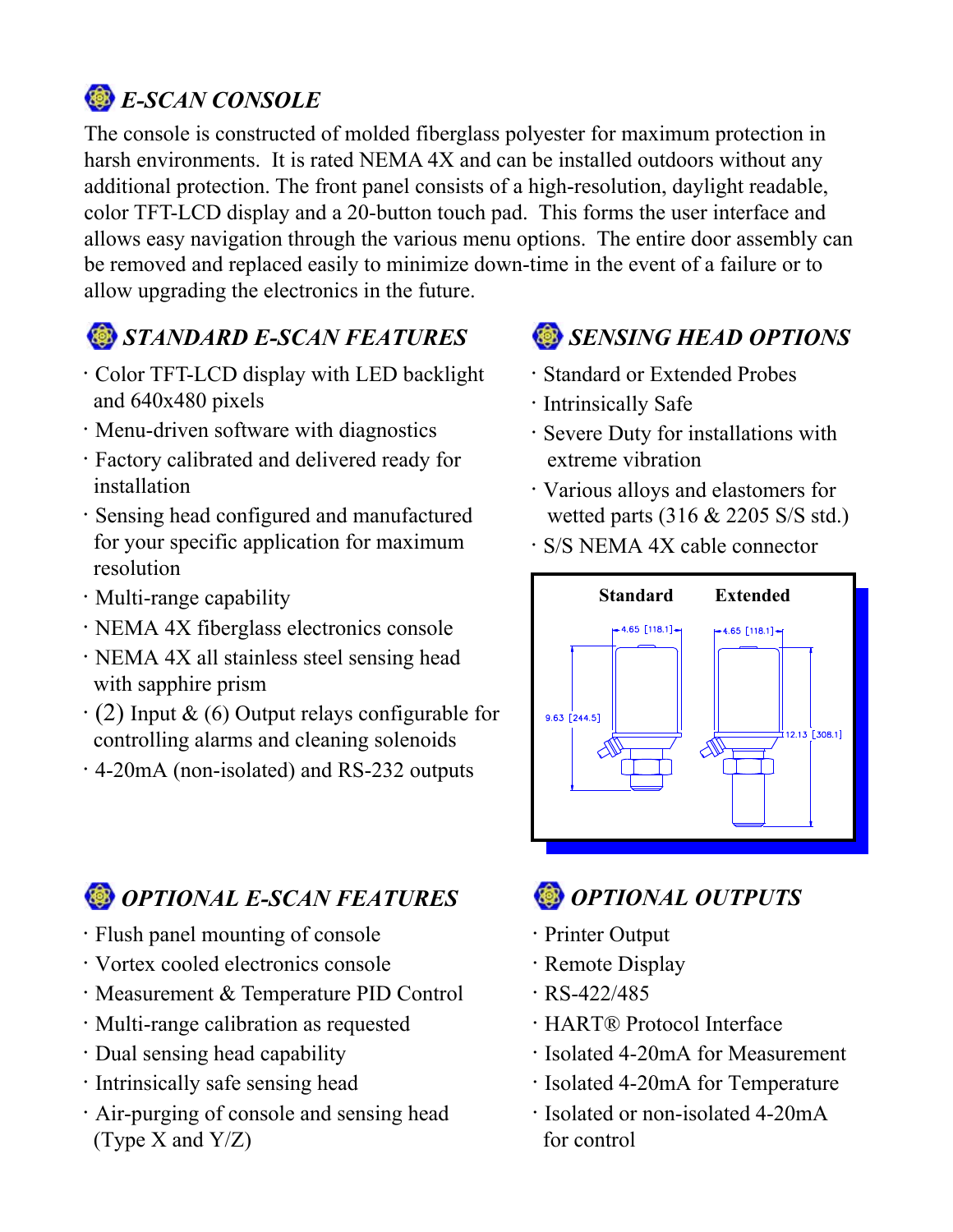

The use of the MPR E-Scan refractometer on your process guarantees a more consistent quality product. This in turn leads to lower production costs. In today's competitive marketplace quality and cost are the key discriminators to greater profits. Depend on our over 40 years of experience in process refractometers to assist in application details for your process.

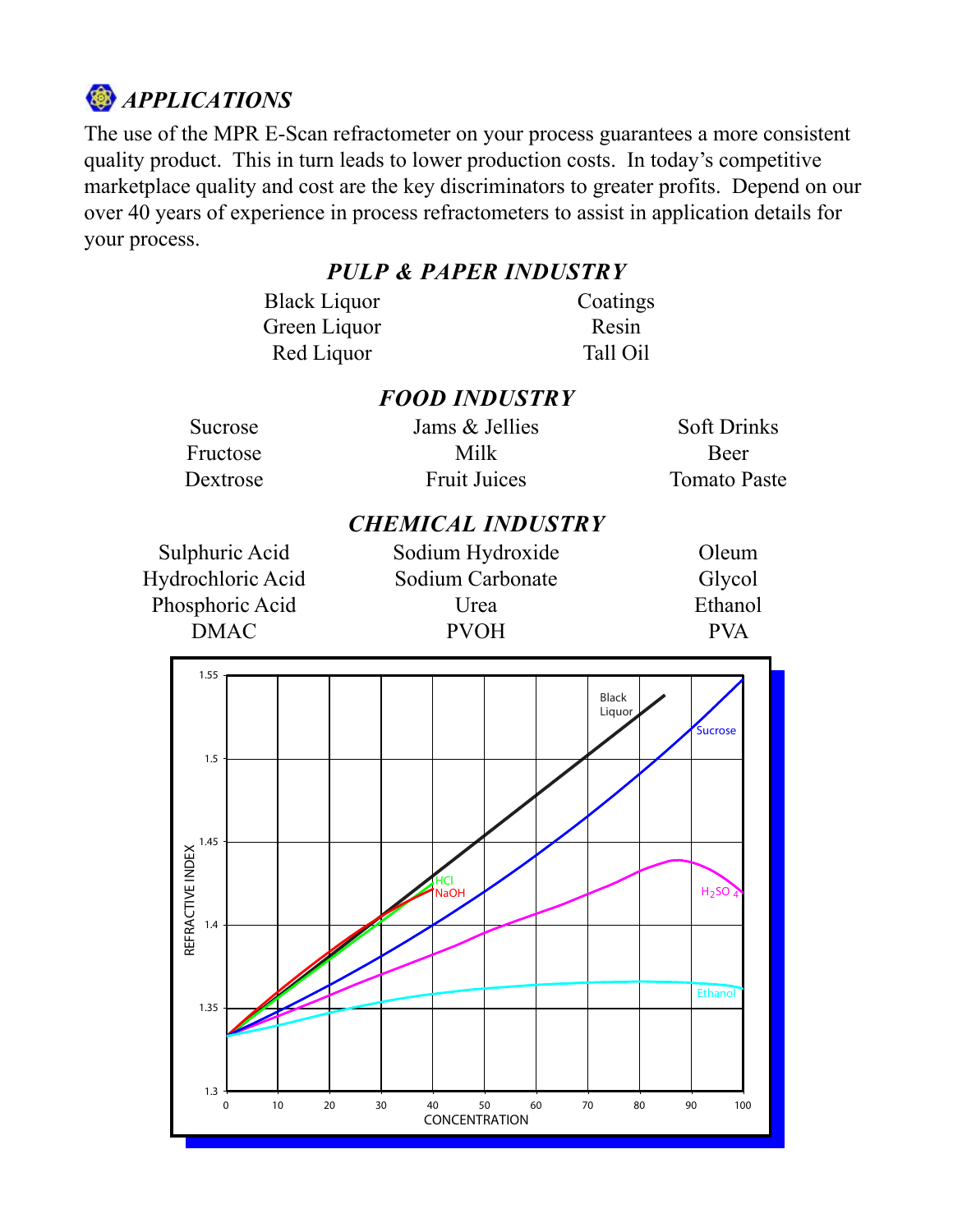### *TYPICAL PROCESS ADAPTERS*



**Sanitary Spool Flanged Spool**

The Electron Machine Corporation supplies adapters to complete the installations of the refractometer to your process. These adapters are available in standard or custom sizes. Some common types include tubing, standard pipeline and sanitary adapters, vessel mounts, and special isolation valve adapters that allow the refractometer to be removed from an active pipeline without any special tools. Materials and special alloys are available to suit your process requirements.

The adapters can also be supplied with a built-in prism wash jet that can be automatically activated by the refractometer program. The prism wash is user variable and the refracto-

meter will supervise the proper operation of this cycle.

For difficult applications EMC has designed special cleaning systems and adapters. Consult the factory or local representative for assistance in your selection.

#### **Vessel or Tank Mount**



#### **Isolation Valve**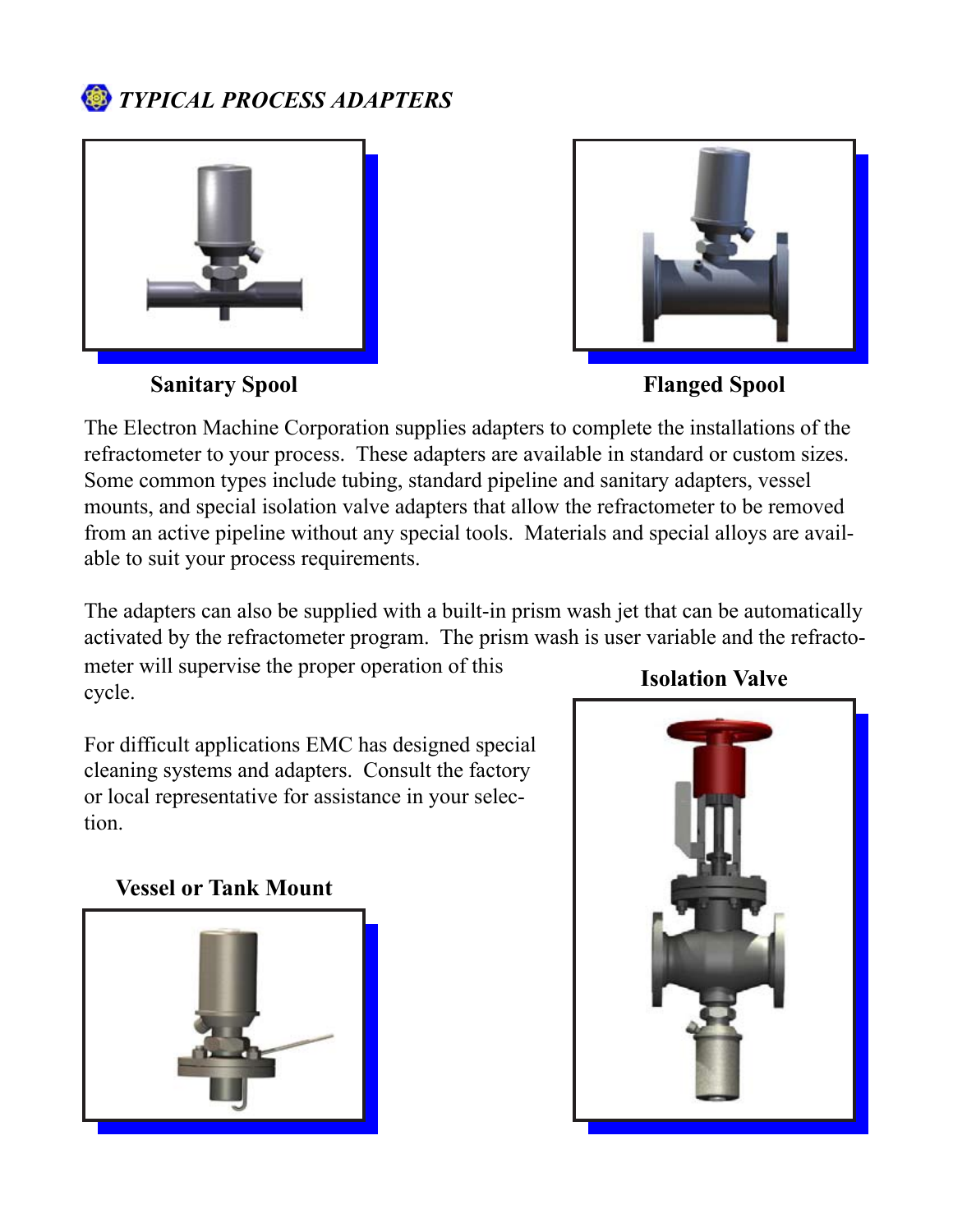

Electron Machine Corporation warrants that the equipment manufactured by EMC is free of defects in material and workmanship. Should such a fault appear within two years of date of shipment from our factory, the Electron Machine Corporation will repair or replace the defective part upon its prepaid return to Umatilla, Florida, U.S.A. This warranty does not apply to equipment which has been tampered with or abused.

Additionally, a process performance guarantee ensures that the MPR E-Scan will meet or exceed written specifications.

# *SERVICE*

The Electron Machine Corporation strives to maintain the best service possible for our customers. A 24 hour/day, 7 days/week technical support telephone line is monitored by one of our factory trained service personnel for fast help in emergency situations. Additionally, the services of our highly experienced field engineers are also available at standard rates for on-site repairs and training.

# *ABOUT US*

Founded in 1946, Electron Machine Corporation designs and manufactures industrial measuring and control instrumentation in Umatilla, FL, U.S.A. The successful application of our refractometers to many process streams has made it the specified standard in the pulp & paper, food, and chemical processing industries.

A worldwide network of experienced sales and service personnel assures economical process measurement and control with years of trouble-free service.